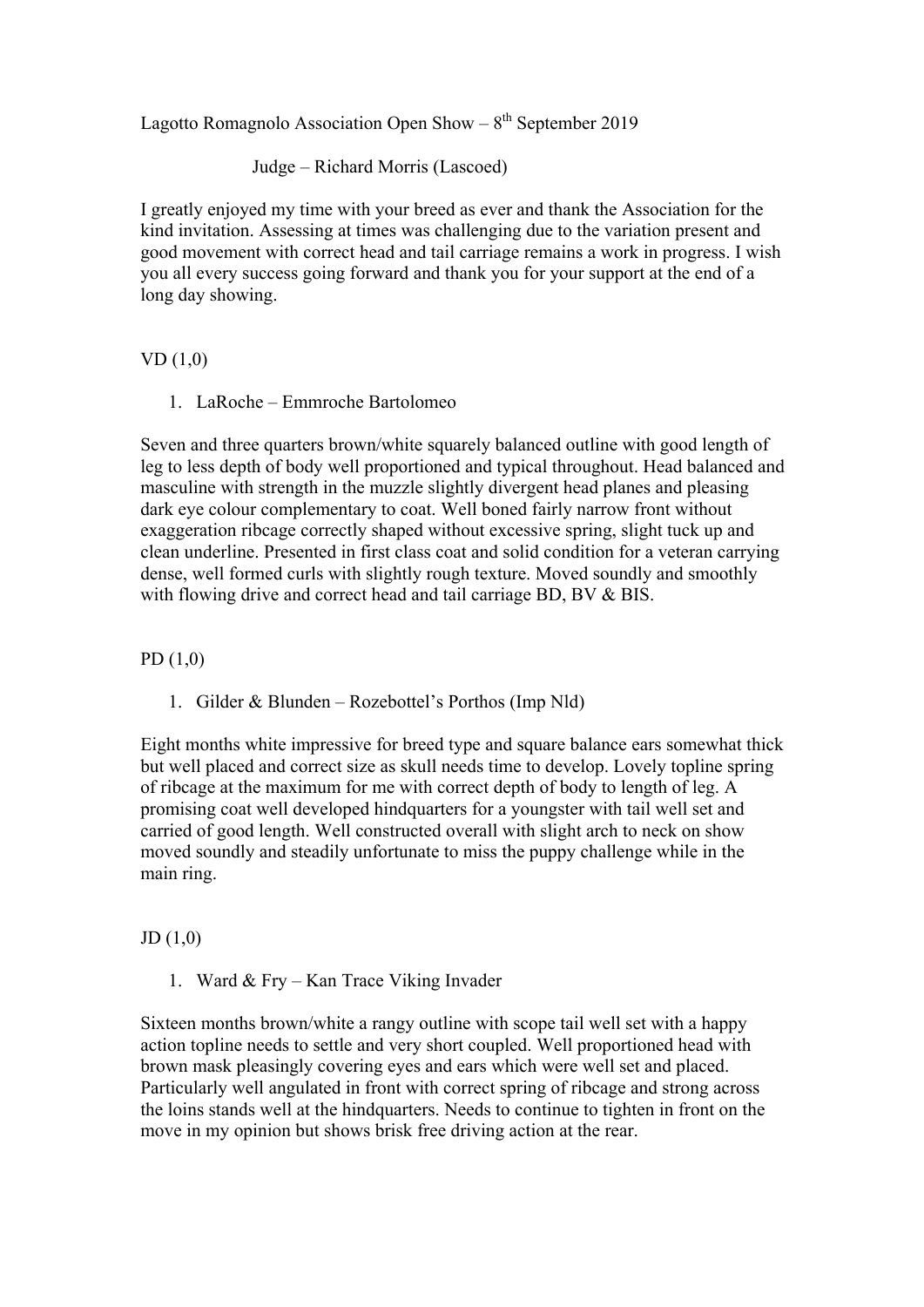PGD (1,0)

1. Tollerfield – Gaesten Top Tinker

Two years four months well balanced masculine head with good muzzle and strong under-jaw, full nostrils, hazel eye colour and shape complementary to coat colour, ears well set, pleasing breed expression. Solid build well bodied and muscled adequate bone and reasonable feet. Conformation could be better especially at the rear resulting in a lack of reach and drive and he is slightly long in the couplings for me, pleasing coat.

OD (2,0)

1. Adams – Mikette Mario Millionaire At Zakro

Sixteen months orange/roan pleasing for breed type well balanced head with typical expression one of the better exhibits for strength of bone and compact, strong feet. Squarely built and firmly coupled though topline could be better moved soundly and true when more settled. Well muscled hindquarters for his age won his placed on coat finish and quality of his well textured curls, RBD.

2. McAllister – Mizani Diorbe Of Slovakia

Two years two months old orange/white smaller in stature than the winner and not possessing his strength of muzzle more compact overall though slightly looser in front on the move on the day. Lovely eye colour, set and shape good bone and compact feet, well angulated throughout with strength across the loins and well muscled hindquarters, coat somewhat more corded than that of the winners.

GCD (1,0)

1. Goddard – Sweet Riverdance Piping The Side

Three and a half orange/white pleasing breed type slightly rangy in outline though well knitted together head balanced with skull well formed ears well set and shaped eyes of complementary colour to coat and well placed. Correct spring of ribcage reaching well back, strong across the loins and firm well muscled hindquarters on show. Moved soundly in front but less positively at the rear in my opinion on the day.

PB (1,0)

1. Mort – Il Granaio Dei Malatesta Strawberry Surprise At Articbreeze (Imp Ita)

Ten months old brown roan nostrils full and well formed head promising for shape but needs time to develop lovely dark brown coloured eyes well set and shaped would like slightly more spring of ribcage on show ideally. Good bone and compact feet, black pads, well muscled hindquarters for her age though performed rather sluggishly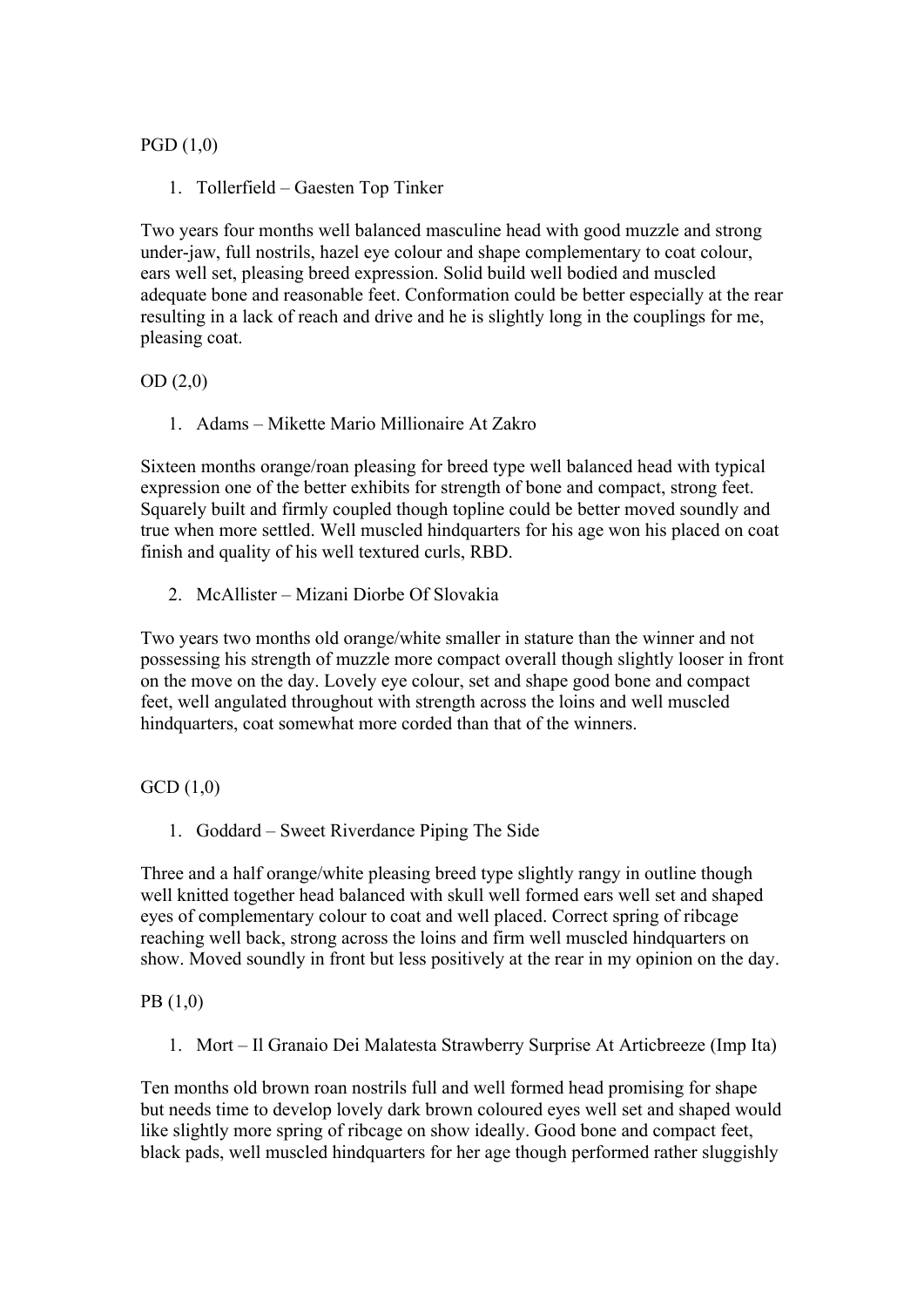on the move no doubt at the end of a long day though essentially sound. Squarely made with good topline and pleasingly typical enough overall to deserve BPIS.

JB (5,0)

1. Light – Moonreed Bella

Seventeen months brown/white presented in correct coat and pleasing condition lovely square outline solid and well constructed throughout. Coat well formed, dense and curled of pleasing slightly rough texture firm topline, compact short coupled with well sprung ribcage. Well balanced pleasing head with intelligent expression moved with tireless forward reach and rear drive.

2. Fry – Bedeslea Ticataboo

Seventeen months orange/white a few weeks younger than the winner with more scope to her outline coat with well formed curls correct topline, good bone eyes attractively coloured and set complementary to coat colour, ears also well set and held. Firm across the loins moved a tad close behind for me and another perhaps feeling the effects of a long day.

3. Worrall – Gaestens Tatlers Tezza

NB (3,0)

1. Walker – Camminare Piafin Cimone

Three years four months brown roan the best head in the class in my opinion strong muzzle with good under-jaw, skull well shaped, typical slightly divergent planes eyes well coloured and shaped. Coat also an asset dense and well curled and a sound mover in front though would benefit to carry slightly less weight in my opinion. Ribcage rather barrelled I considered and somewhat short coupled, well developed muscled hindquarters.

2. Walker – Emmroche Cadenza

Seven months light brown/white still a youngster with the need to develop, head well balanced and promising, correct stop but lacking in body condition at present and coat rather open. Plenty of range and scope to her outline moved more positively than the winner.

3. Worrall – Gaestens Tatlers Tezza

PGB (4,0)

1. Radiva Baby Oh Cherrie (Imp Svk)

Seventeen months brown/white pleasing for breed type and squarely built outline, well boned with compact feet and well coloured pads. Typical head well balanced and